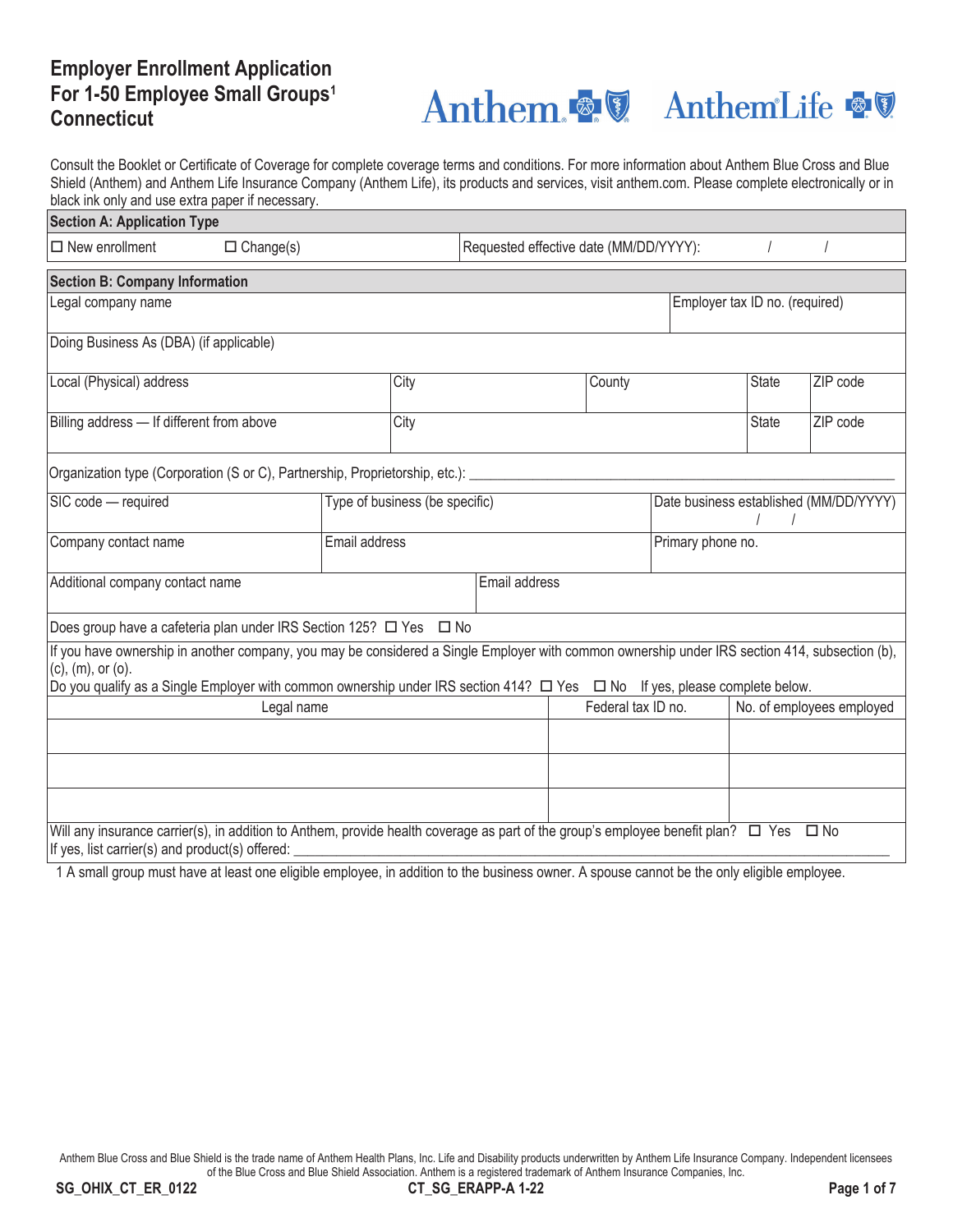| <b>Section C: Type of Coverage</b>                                                                                                                                                                                                                                                                                                  |                                                                                                                                                                                                                                                                                                                                                               |                  |                |                              |  |  |  |  |
|-------------------------------------------------------------------------------------------------------------------------------------------------------------------------------------------------------------------------------------------------------------------------------------------------------------------------------------|---------------------------------------------------------------------------------------------------------------------------------------------------------------------------------------------------------------------------------------------------------------------------------------------------------------------------------------------------------------|------------------|----------------|------------------------------|--|--|--|--|
| 1. Medical Coverage                                                                                                                                                                                                                                                                                                                 |                                                                                                                                                                                                                                                                                                                                                               |                  |                |                              |  |  |  |  |
| Choose your medical contribution for each month - The minimum employer contribution is 25% of the lowest eligible employee rate. We will<br>contribute ______% per employee (25% to 100%) ______% per dependent (optional, may be from 0% to 100%).                                                                                 |                                                                                                                                                                                                                                                                                                                                                               |                  |                |                              |  |  |  |  |
| Participation Requirements — If Employees contribute to the premium, then at least 75% of net eligible employees must enroll. If Employer pays<br>100% of premium, then 100% of net eligible employees must enroll. Participation requirements do not apply to Small Group Employer applications<br>from November 15 - December 15. |                                                                                                                                                                                                                                                                                                                                                               |                  |                |                              |  |  |  |  |
| For employers providing a Health Savings Account (HSA) option (only one choice is allowed)<br>Do you want Anthem to disclose your group's data to its banking services provider to establish Health Savings Accounts?<br>$\Box$ Yes (Requires completion of the CDHP questionnaire)<br>$\square$ No                                 |                                                                                                                                                                                                                                                                                                                                                               |                  |                |                              |  |  |  |  |
| <b>HSA</b> administrator name                                                                                                                                                                                                                                                                                                       | Phone no.                                                                                                                                                                                                                                                                                                                                                     | Email address    |                |                              |  |  |  |  |
|                                                                                                                                                                                                                                                                                                                                     | Medical plans — Indicate the contract codes for the medical plan(s) selected. The codes can be found on the proposal/quote.                                                                                                                                                                                                                                   |                  |                |                              |  |  |  |  |
|                                                                                                                                                                                                                                                                                                                                     | Medical plan name                                                                                                                                                                                                                                                                                                                                             |                  |                | <b>Medical contract code</b> |  |  |  |  |
| Plan option 1                                                                                                                                                                                                                                                                                                                       |                                                                                                                                                                                                                                                                                                                                                               |                  |                |                              |  |  |  |  |
| Plan option 2                                                                                                                                                                                                                                                                                                                       |                                                                                                                                                                                                                                                                                                                                                               |                  |                |                              |  |  |  |  |
| Plan option 3                                                                                                                                                                                                                                                                                                                       |                                                                                                                                                                                                                                                                                                                                                               |                  |                |                              |  |  |  |  |
| Plan option 4                                                                                                                                                                                                                                                                                                                       |                                                                                                                                                                                                                                                                                                                                                               |                  |                |                              |  |  |  |  |
| Plan option 5                                                                                                                                                                                                                                                                                                                       |                                                                                                                                                                                                                                                                                                                                                               |                  |                |                              |  |  |  |  |
|                                                                                                                                                                                                                                                                                                                                     | Riders/Optional Benefits - Select additional optional benefits.                                                                                                                                                                                                                                                                                               |                  |                |                              |  |  |  |  |
| □ Calendar Year □ Plan Year                                                                                                                                                                                                                                                                                                         |                                                                                                                                                                                                                                                                                                                                                               |                  |                |                              |  |  |  |  |
|                                                                                                                                                                                                                                                                                                                                     | 2. Dental Coverage — Indicate the contract code(s) for the dental plan(s) selected. The codes can be found on the proposal/quote.<br>Anthem Dental Prime, Anthem Dental Complete, and Anthem Essential Choice with product families including Value, Classic, Enhanced,<br>and Voluntary do not include certified pediatric dental essential health benefits. |                  |                |                              |  |  |  |  |
|                                                                                                                                                                                                                                                                                                                                     |                                                                                                                                                                                                                                                                                                                                                               |                  |                |                              |  |  |  |  |
| $\Box$ Base premium $\Box$ Bundled premium                                                                                                                                                                                                                                                                                          | Select premium level: (Subject to underwriting approval)                                                                                                                                                                                                                                                                                                      |                  |                |                              |  |  |  |  |
|                                                                                                                                                                                                                                                                                                                                     | Is this plan intended to replace any existing group dental coverage? $\Box$ Yes $\Box$ No                                                                                                                                                                                                                                                                     |                  |                |                              |  |  |  |  |
|                                                                                                                                                                                                                                                                                                                                     | If yes, please complete the information below for each group dental insurance plan you now have.                                                                                                                                                                                                                                                              | Type of plan     | Effective date | Proposed termination date    |  |  |  |  |
|                                                                                                                                                                                                                                                                                                                                     | Insurer                                                                                                                                                                                                                                                                                                                                                       | (DHMO, EPO, PPO) | (MM/DD/YYYY)   | (MM/DD/YYYY)                 |  |  |  |  |
|                                                                                                                                                                                                                                                                                                                                     |                                                                                                                                                                                                                                                                                                                                                               |                  |                |                              |  |  |  |  |
|                                                                                                                                                                                                                                                                                                                                     |                                                                                                                                                                                                                                                                                                                                                               |                  |                |                              |  |  |  |  |
|                                                                                                                                                                                                                                                                                                                                     | 3. Vision Coverage — Indicate the contract code for the vision plan selected. The codes can be found on the proposal/quote.                                                                                                                                                                                                                                   |                  |                |                              |  |  |  |  |
| □ Employer-Sponsored Plans<br>Vision contract code:<br>□ Voluntary Plans                                                                                                                                                                                                                                                            |                                                                                                                                                                                                                                                                                                                                                               |                  |                |                              |  |  |  |  |
| Select premium level: (Subject to underwriting approval)                                                                                                                                                                                                                                                                            |                                                                                                                                                                                                                                                                                                                                                               |                  |                |                              |  |  |  |  |

 $\Box$  Base premium  $\Box$  Bundled premium

 $\overline{a}$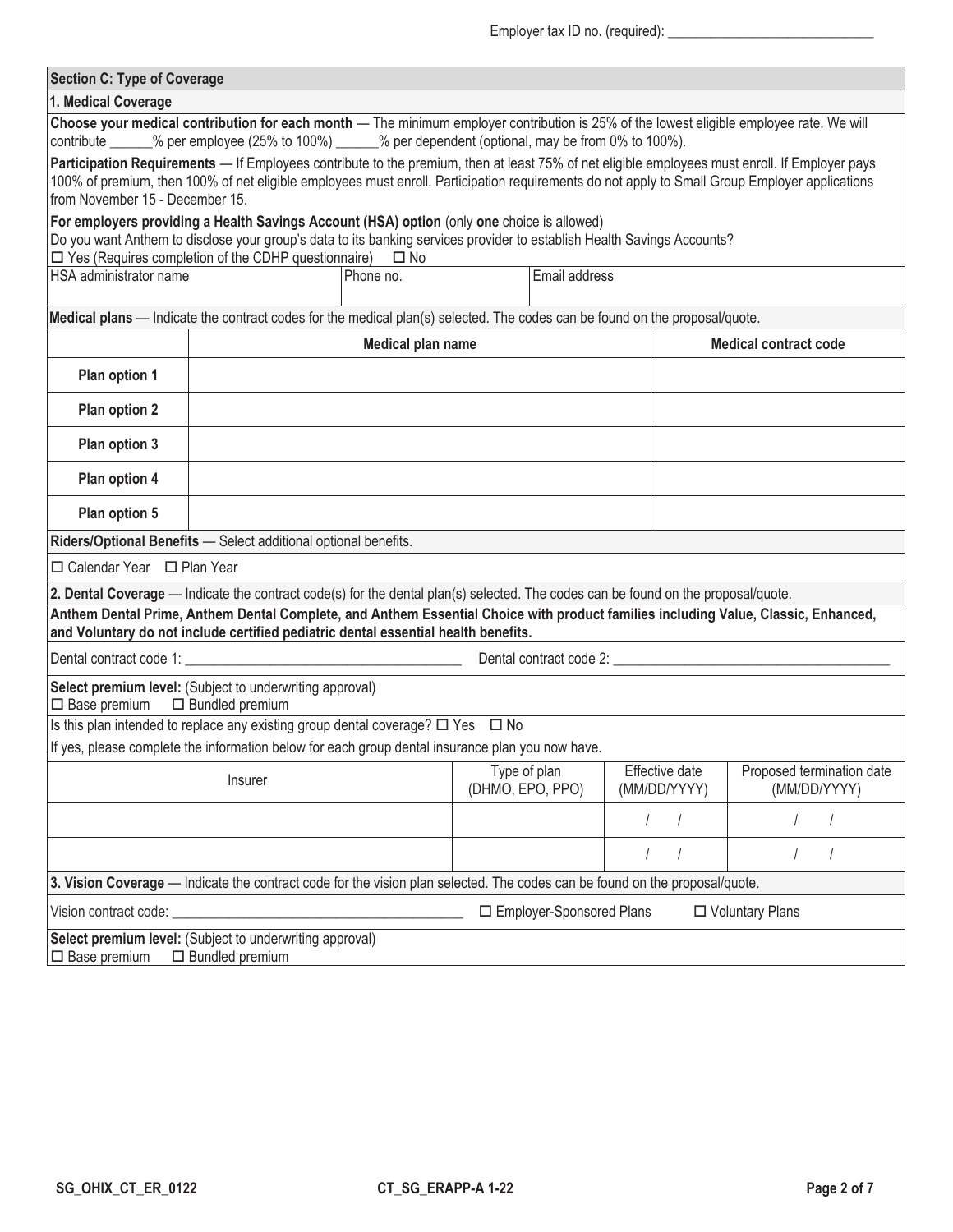| employees must enroll.                   |                                                         |                                                                                                           |               | 4. Life, Accidental Death & Dismemberment (AD&D), and/or Disability Coverage (Anthem Life) - Select all that apply. A minimum of two                    |                                                                                                                                                            |  |  |  |  |
|------------------------------------------|---------------------------------------------------------|-----------------------------------------------------------------------------------------------------------|---------------|---------------------------------------------------------------------------------------------------------------------------------------------------------|------------------------------------------------------------------------------------------------------------------------------------------------------------|--|--|--|--|
| Life products                            |                                                         |                                                                                                           |               | <b>Disability products</b>                                                                                                                              |                                                                                                                                                            |  |  |  |  |
|                                          |                                                         | Select products and group contribution percentage:                                                        |               | Select products and group contribution percentage:                                                                                                      |                                                                                                                                                            |  |  |  |  |
| <b>Product choice</b>                    |                                                         |                                                                                                           | Percentage    | <b>Product choice</b>                                                                                                                                   | Percentage                                                                                                                                                 |  |  |  |  |
| $\Box$ None                              |                                                         |                                                                                                           |               | $\Box$ None                                                                                                                                             |                                                                                                                                                            |  |  |  |  |
| □ Basic Life and AD&D                    |                                                         |                                                                                                           | ℅             | □ Short Term Disability                                                                                                                                 | %                                                                                                                                                          |  |  |  |  |
| □ Basic Dependent Life                   |                                                         |                                                                                                           | $\%$          | □ Long Term Disability                                                                                                                                  | $\frac{0}{0}$                                                                                                                                              |  |  |  |  |
| □ Supplemental/Voluntary Life and AD&D*  |                                                         |                                                                                                           | $\frac{0}{0}$ | □ Voluntary Short Term Disability*                                                                                                                      | $\%$                                                                                                                                                       |  |  |  |  |
| □ Supplemental/Voluntary Dependent Life* |                                                         |                                                                                                           | $\frac{0}{0}$ | □ Voluntary Long Term Disability*                                                                                                                       | $\frac{0}{0}$                                                                                                                                              |  |  |  |  |
| *Available for Groups of 10+             |                                                         |                                                                                                           |               | *Available for Groups of 10+                                                                                                                            |                                                                                                                                                            |  |  |  |  |
|                                          |                                                         |                                                                                                           |               | If disability benefits are selected, indicate whether the employee pays disability premiums on a pre or post tax basis. If it varies by class, attach a |                                                                                                                                                            |  |  |  |  |
| separate sheet with details by class.    |                                                         |                                                                                                           |               |                                                                                                                                                         |                                                                                                                                                            |  |  |  |  |
| <b>Short Term Disability</b>             |                                                         | <b>Voluntary Short Term Disability</b>                                                                    |               | <b>Long Term Disability</b>                                                                                                                             | <b>Voluntary Long Term Disability</b>                                                                                                                      |  |  |  |  |
| $\Box$ Pre Tax                           |                                                         | $\Box$ Pre Tax                                                                                            |               | $\Box$ Pre Tax                                                                                                                                          | $\Box$ Pre Tax                                                                                                                                             |  |  |  |  |
| $\Box$ Post Tax                          |                                                         | $\Box$ Post Tax                                                                                           |               | $\Box$ Post Tax                                                                                                                                         | $\Box$ Post Tax                                                                                                                                            |  |  |  |  |
|                                          |                                                         |                                                                                                           |               | Short Term Disability plans and benefits elected above do not replace state-mandated disability benefits. If you want Anthem Life to be your state-     |                                                                                                                                                            |  |  |  |  |
|                                          |                                                         |                                                                                                           |               | mandated disability/paid family leave carrier, an additional application and proposal are required. Contact your broker for more information.           |                                                                                                                                                            |  |  |  |  |
|                                          |                                                         | Life/AD&D and/or Disability Eligibility Probationary Period/Waiting Period                                |               |                                                                                                                                                         |                                                                                                                                                            |  |  |  |  |
|                                          |                                                         |                                                                                                           |               | Would you like to waive the eligibility probationary period/waiting period for ALL existing employees at initial group enrollment? □ Yes □ No           |                                                                                                                                                            |  |  |  |  |
|                                          |                                                         |                                                                                                           |               |                                                                                                                                                         | Is the eligibility probationary period/waiting period for new eligible employees enrolling in Life/AD&D and/or Disability plans after the group's coverage |  |  |  |  |
|                                          |                                                         | effective date the same as the Anthem medical policy eligibility period? $\Box$ Yes $\Box$ No             |               |                                                                                                                                                         |                                                                                                                                                            |  |  |  |  |
|                                          |                                                         | If no, enter the Life/AD&D and/or Disability eligibility probationary period/waiting period below.        |               |                                                                                                                                                         |                                                                                                                                                            |  |  |  |  |
| Class                                    |                                                         | Coverage description                                                                                      |               |                                                                                                                                                         | Description of eligibility probationary period (Ex. Date of hire, First of month                                                                           |  |  |  |  |
| number                                   |                                                         | (Ex. Life, Short Term Disability, Long                                                                    |               | following 60 days of continuous employment, etc.)                                                                                                       |                                                                                                                                                            |  |  |  |  |
|                                          |                                                         | Term Disability, etc.)                                                                                    |               |                                                                                                                                                         |                                                                                                                                                            |  |  |  |  |
|                                          |                                                         |                                                                                                           |               |                                                                                                                                                         |                                                                                                                                                            |  |  |  |  |
|                                          |                                                         |                                                                                                           |               |                                                                                                                                                         |                                                                                                                                                            |  |  |  |  |
|                                          |                                                         |                                                                                                           |               |                                                                                                                                                         |                                                                                                                                                            |  |  |  |  |
| <b>Prior Coverage</b>                    |                                                         |                                                                                                           |               |                                                                                                                                                         |                                                                                                                                                            |  |  |  |  |
| □ Yes □ No                               |                                                         |                                                                                                           |               | Has this group had life/AD&D, optional life, voluntary life, and/or disability coverage within 12 months of this application's signature date?          |                                                                                                                                                            |  |  |  |  |
| Will this plan<br>replace current        | If yes, Insurance Company Name - Policy/Contract Number |                                                                                                           |               |                                                                                                                                                         | <b>Termination date</b><br>(MM/DD/YYYY)                                                                                                                    |  |  |  |  |
| Life/AD&D coverage                       |                                                         |                                                                                                           |               |                                                                                                                                                         |                                                                                                                                                            |  |  |  |  |
| □ Yes □ No                               |                                                         |                                                                                                           |               |                                                                                                                                                         |                                                                                                                                                            |  |  |  |  |
| Disability coverage                      |                                                         |                                                                                                           |               |                                                                                                                                                         |                                                                                                                                                            |  |  |  |  |
| □ Yes □ No                               |                                                         |                                                                                                           |               |                                                                                                                                                         | $\prime$                                                                                                                                                   |  |  |  |  |
|                                          |                                                         | Participation Requirements - Refer to the Proposal for life and/or disability participation requirements. |               |                                                                                                                                                         |                                                                                                                                                            |  |  |  |  |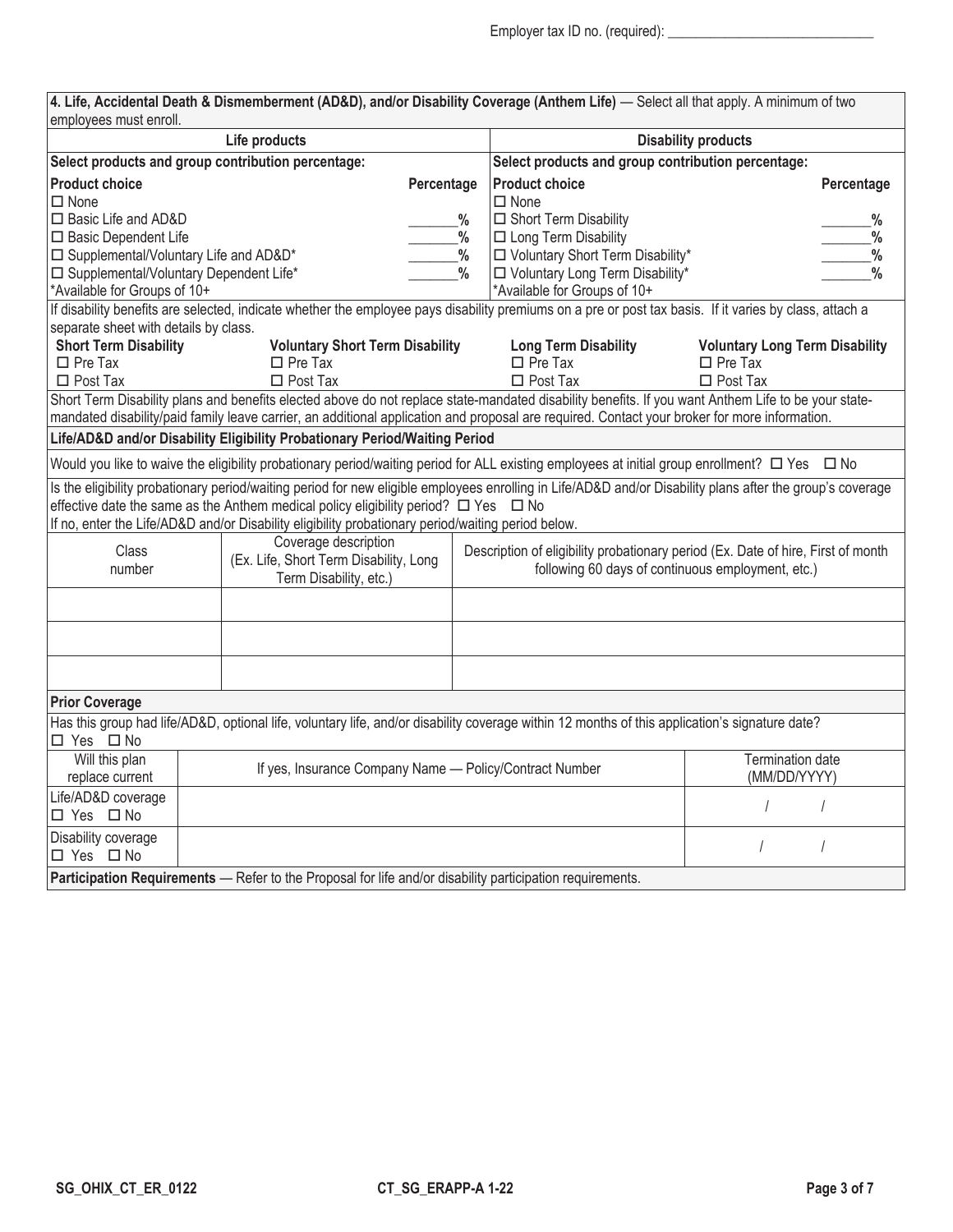Employer tax ID no. (required): \_\_\_\_\_\_\_\_\_\_\_\_\_\_\_\_\_\_\_\_\_\_\_\_\_\_\_\_\_

## **Section D: Eligibility**

| An employee not actively at work on the life, AD&D, and/or disability policy effective date or the employee's eligibility date will not be covered until<br>such employee returns to active work. |                                                                                                                                                                                                                                                                                                                                                           |    |                                                                                                                                                                                                                                                                                                                                                                                                                                                                                                                     |  |  |  |  |  |
|---------------------------------------------------------------------------------------------------------------------------------------------------------------------------------------------------|-----------------------------------------------------------------------------------------------------------------------------------------------------------------------------------------------------------------------------------------------------------------------------------------------------------------------------------------------------------|----|---------------------------------------------------------------------------------------------------------------------------------------------------------------------------------------------------------------------------------------------------------------------------------------------------------------------------------------------------------------------------------------------------------------------------------------------------------------------------------------------------------------------|--|--|--|--|--|
| 1.<br>2.<br>3.<br>4.                                                                                                                                                                              | Average number of Full Time Equivalent (FTE) employees during the<br>prior calendar year (including employed owners/officers): _______<br>Number of eligible full-time employees (minimum 30 hours per<br>week): _______<br>Are part time employees to be covered (working 20 or more hours per<br>week)? □ Yes □ No<br>Number of employees enrolling in: | 9. | Probationary period/waiting period for rehire employees:<br>Coverage is reinstated back to the date of the loss of coverage if<br>rehired within 31 days of the loss of employment. If re-hire date is<br>within 92 days of lay-off or termination of employment, the<br>probationary period will be waived and the employee's coverage<br>will be effective the date of rehire. If the employee is hired back<br>after 92 days, then the employee must serve the group's<br>probationary period for new employees. |  |  |  |  |  |
|                                                                                                                                                                                                   |                                                                                                                                                                                                                                                                                                                                                           |    | 10. Do you wish to offer coverage for Domestic Partners?<br>$\Box$ Yes $\Box$ No                                                                                                                                                                                                                                                                                                                                                                                                                                    |  |  |  |  |  |
|                                                                                                                                                                                                   | Vision: Life/Disability: _______                                                                                                                                                                                                                                                                                                                          |    | 11. Under the Medicare Secondary Payer rules, which one applies                                                                                                                                                                                                                                                                                                                                                                                                                                                     |  |  |  |  |  |
| 5.                                                                                                                                                                                                | Number of eligible DECLINING employees: ______                                                                                                                                                                                                                                                                                                            |    | for your group for Medicare due to age?<br>$\Box$ Medicare is primary (less than 20 employees)                                                                                                                                                                                                                                                                                                                                                                                                                      |  |  |  |  |  |
| 6.                                                                                                                                                                                                | Number of employees working outside of CT: _______                                                                                                                                                                                                                                                                                                        |    | $\Box$ Anthem is primary (20 or more employees)                                                                                                                                                                                                                                                                                                                                                                                                                                                                     |  |  |  |  |  |
| 7.                                                                                                                                                                                                | Total number of part-time employees based on the above small<br>employer definition: Total calendar year hours worked by all part-time<br>employees divided by 12 (the months in a calendar year) divided by<br>120 (the number of full-time hours in a typical month): ______                                                                            |    | Anthem is primary coverage for groups with 20 or more total<br>employees on each working day in each of 20 or more calendar<br>weeks in the current calendar year or the preceding calendar<br>year.                                                                                                                                                                                                                                                                                                                |  |  |  |  |  |
| 8.                                                                                                                                                                                                | Probationary period/waiting period for new employees:<br>$\Box$ None (Date of Hire <sup>2</sup> ) $\Box$ 1 month $\Box$ 30 days                                                                                                                                                                                                                           |    | 12. Is your company currently subject to COBRA (employed 20 or<br>more total employees on at least 50% of the working days in the<br>previous calendar year)? $\Box$ Yes $\Box$ No                                                                                                                                                                                                                                                                                                                                  |  |  |  |  |  |
|                                                                                                                                                                                                   | $\Box$ 2 months $\Box$ 60 days $\Box$ 90 days                                                                                                                                                                                                                                                                                                             |    |                                                                                                                                                                                                                                                                                                                                                                                                                                                                                                                     |  |  |  |  |  |
|                                                                                                                                                                                                   | Effective date for newly eligible employees <sup>3</sup> :<br>$\Box$ First of month following completion of waiting period/probationary                                                                                                                                                                                                                   |    | 13. Do you have a COBRA administrator? □ Yes □ No                                                                                                                                                                                                                                                                                                                                                                                                                                                                   |  |  |  |  |  |
|                                                                                                                                                                                                   | period (not applicable for "90 days" option)<br>$\Box$ Day following completion of waiting period/probationary periods                                                                                                                                                                                                                                    |    | 14. Do you want an Anthem affiliate to administer COBRA for your<br>group? $\Box$ Yes $\Box$ No                                                                                                                                                                                                                                                                                                                                                                                                                     |  |  |  |  |  |
|                                                                                                                                                                                                   | (not applicable for "None (Date of Hire <sup>2</sup> )" option)                                                                                                                                                                                                                                                                                           |    | If yes, please complete and sign the COBRA agreement.                                                                                                                                                                                                                                                                                                                                                                                                                                                               |  |  |  |  |  |
|                                                                                                                                                                                                   | Section E: Ownership — Please account for 100% of the ownership regardless of eligibility Attach a senarate sheet if necessary                                                                                                                                                                                                                            |    |                                                                                                                                                                                                                                                                                                                                                                                                                                                                                                                     |  |  |  |  |  |

| Section E: Ownership — Please account for 100% of the ownership, regardless of eligibility. Attach a separate sheet if necessary. |            |  |                         |                               |  |  |  |  |  |
|-----------------------------------------------------------------------------------------------------------------------------------|------------|--|-------------------------|-------------------------------|--|--|--|--|--|
| Last name                                                                                                                         | First name |  | Percentage of ownership | Eligible                      |  |  |  |  |  |
|                                                                                                                                   |            |  |                         | $\square$ No<br>$\square$ Yes |  |  |  |  |  |
|                                                                                                                                   |            |  | $\%$                    | $\square$ No<br>$\Box$ Yes    |  |  |  |  |  |
|                                                                                                                                   |            |  |                         | $\square$ No<br>$\square$ Yes |  |  |  |  |  |
|                                                                                                                                   |            |  |                         | $\square$ No<br>$\Box$ Yes    |  |  |  |  |  |

2 First day of active employment for pay.

3 Newly eligible employees include new employees and rehired employees. Newly eligible employees have 31 days from date of eligibility to enroll in coverage.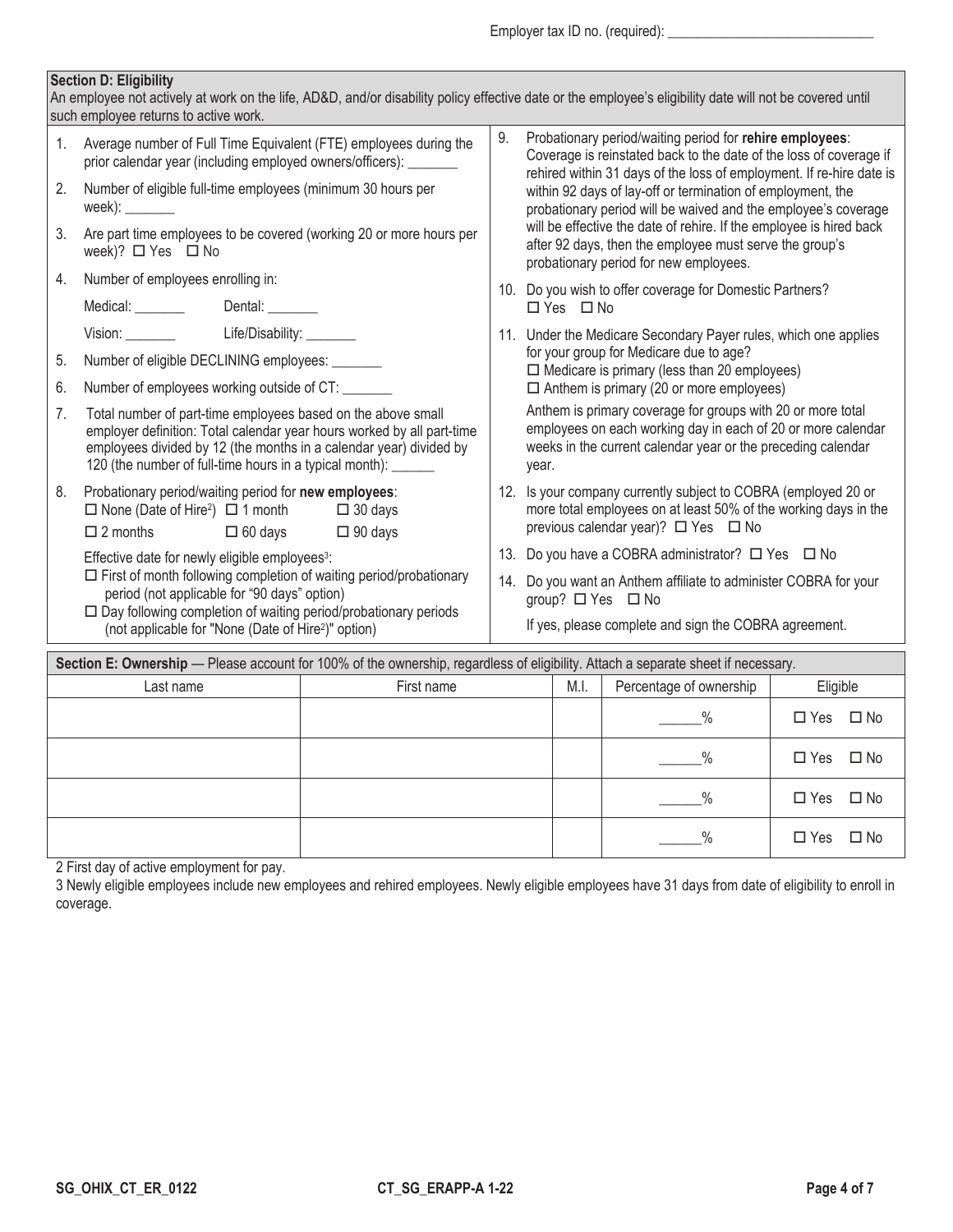### **Section F: Access of Group Information by Designated Agent/Producer/Broker/Agency/Brokerage/General Agency**

We the employer hereby authorize our designated agent, producer, broker, agency, brokerage, general agency and their respective employees currently on file with Anthem (Agent) to access our health plan information, including protected health information, on behalf of our health plan through Anthem's EmployerAccess system or any other access points Anthem may offer. This information may include, but is not limited to, detail about members, plan selections and bills/invoices. Our Agent is also authorized to make changes to our information on our behalf, including but not limited to adding/deleting plans and members and changing member demographic information. We will be responsible for the activities of our Agent. If our Agent on file changes, these authorizations will apply with respect to our successor Agent. Our Agent is required to maintain all original documentation and will make such documentation available to Anthem upon request.

□ Select this box ONLY if the employer DOES NOT want to authorize the agent/producer/broker/general agent to access and change the group's information on behalf of the group. **Do not select this box if you consent.**

**Section G: General Terms and Agreements** — Please read this section carefully before signing the application. In this section, "Anthem" and "Company" refers to Anthem Blue Cross and Blue Shield and Anthem Life Insurance Company.

**Standard Open Enrollment for Employees:** The standard open enrollment period is at least 31 days before the group's renewal date and 31 days after, no more often than once in any 12 consecutive months. The open enrollment period does not apply to life and/or disability products. **Please select the box that applies:**

- $\Box$  We, the employer, as administrator of an Employee Welfare Benefit Plan under ERISA (Employee Retirement Income Security Act of 1974), apply to obtain the coverage indicated on this application. We understand that any dispute involving an adverse benefit decision may be subject to voluntary binding arbitration only after the ERISA appeals procedure has been completed.
- We, the employer, as administrator of an Employee Welfare Benefit Plan which is a church plan or governmental plan as defined under ERISA (Employee Retirement Income Security Act of 1974) and therefore not subject to ERISA, apply to obtain the coverage indicated on this application.

We understand that this small group off-exchange product is not eligible for a premium tax credit.

If we decide to cancel our group coverage after coverage has been issued, we understand that the cancellation will become effective on the last day of the month in which Anthem received the written notification of cancellation, and that no premiums will be refunded for any period between Anthem's receipt of the notification and the last day of the month when the cancellation takes effect. If there are any premiums after the cancellation date, we understand that Anthem will refund these premiums after 45 days from the premium deposit date.

For employers offering a Health Savings Account (HSA) compatible EPO plan: We, the employer, understand that the High Deductible EPO plan is designed for Exclusive Provider Organization (EPO) usage, and that using non-participating providers could result in significantly higher out-ofpocket costs. We understand that having this coverage does not establish an HSA.

The HSA, which must be established for tax-advantaged treatment, is a separate arrangement between the individual and a bank or other qualified institution. Applicant must be an "eligible individual" under IRS regulations to receive the HSA tax benefits. The IRS has not yet issued HSA or high deductible health plan regulations or determined that Anthem high deductible plans are qualifying high deductible health plans. Consultation with a tax advisor is recommended.

By signing below, I, the employer, agree that Anthem can deliver plan materials and related items, including but not limited to benefit booklets, summaries, billing statements, notices of non-payment and cancellation and other notices, via email or other electronic means. I agree that I will provide and update Anthem with a current email address. I understand that at any time I can request a free copy of these materials by mail or by contacting Anthem at 1-800-922-4770. I also agree that by providing Anthem with an employee or participant's email address, the employer thereby represents that: (1) the employer has the employee's consent to receive plan documents (including explanation of benefits, claim denials and life and/or disability Evidence of Insurance underwriting documents) electronically; (2) the employee has reasonable access to the electronic communication at work; and (3) the employer obtained the employee consent using Anthem's application form or in a manner that clearly and conspicuously described the types of communications which can be made electronically, any hardware or software required to access those communications, the ability and process to change email addresses or withdraw consent and request a paper copy or otherwise in a manner that complies with applicable state and federal law regarding electronic delivery of plan materials and adverse benefit determinations.

To the best of our knowledge and belief, all information on this application is true and complete, and Anthem may rely on this application in deciding whether to provide coverage. If the application is not complete, Anthem reserve(s) the right to reject it and notify us in writing. We understand and agree that no coverage will be effective before the date determined by Anthem, and that such coverage will be effective only if we have paid our first month's premium and this application is accepted. We understand that the premium rates calculated for the employer are contingent on the accuracy of eligibility data submitted on employees and covered dependents to Anthem. Any misstatements on the employees' applications may result in a material change to the group's coverage or premium rates as of the effective date of the group coverage. We further understand and agree that we should keep prior coverage in force until notified of acceptance in writing by Anthem and that no agent has the right to accept this application or bind coverage. If this application is accepted, it becomes a part of our contract with Anthem. We shall comply with all provisions of the contract(s) issued.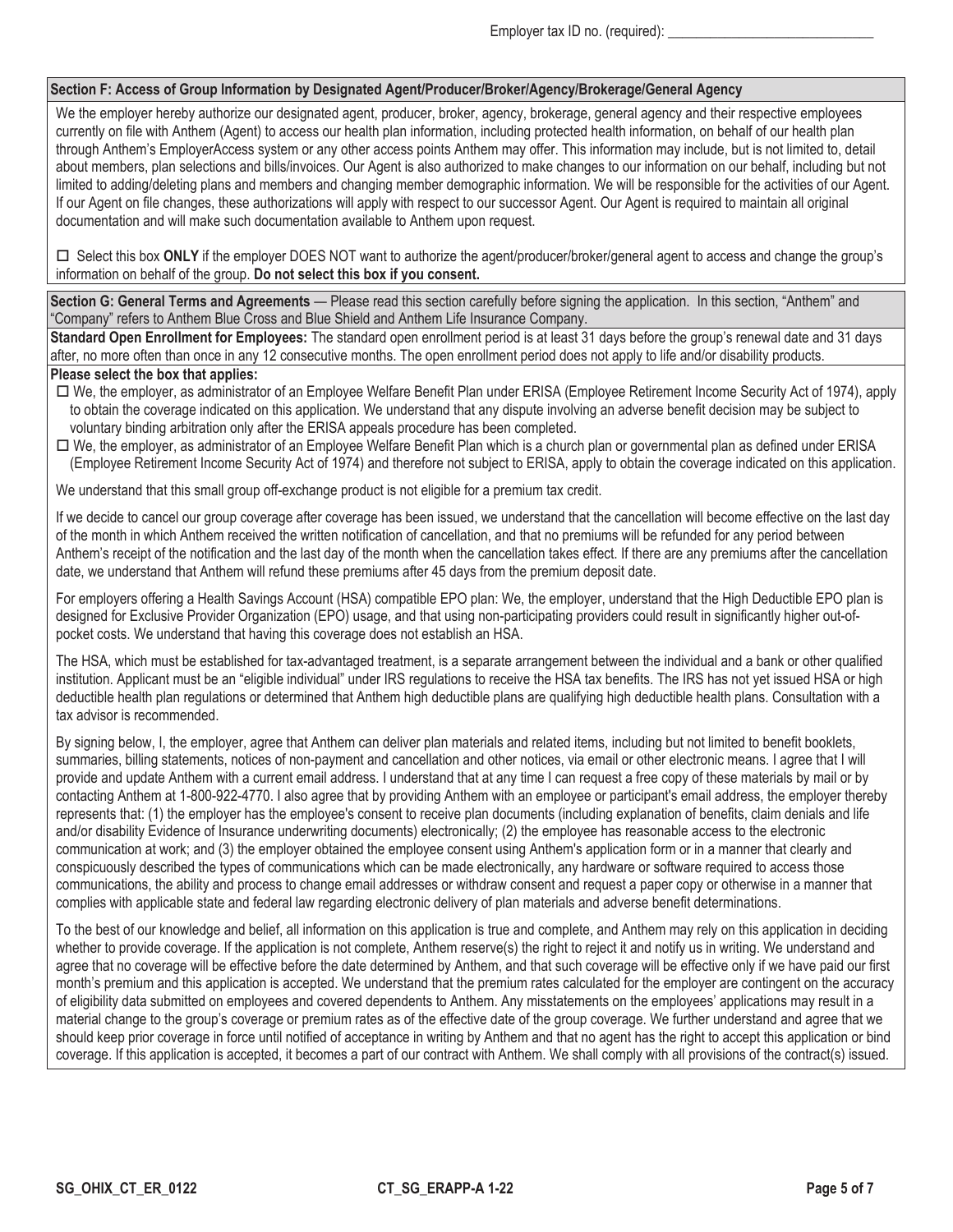The undersigned employer and/or authorized representative(s) agree:

- 1. To comply with all terms and provisions of the Group Contract(s) issued, and trust agreements, if applicable, and also accepts enrollment under the (Anthem Life) trust policy(ies), if applicable;
- 2. To make the insurance coverage available to all eligible employees and their eligible dependents and to distribute information and documents to enrolled employees as needed;
- 3. To maintain records and furnish to the insurer or their designated agent(s), any information required in connection with administration of the insurance coverage;
- 4. To provide notice of applicable conversion and/or portability rights to eligible employees and eligible dependents;
- 5. That statements of medical history will be required of employees and dependents when applying for coverage within or outside the time frames or amount of coverage limits established by the insurer;
- 6. That approval for this insurance may cancel any prior contracts and/or coverage with the insurer effective immediately preceding the effective date of the employer's coverage;
- 7. To pay the insurer by the premium due date, the premiums on behalf of each member covered under the contract, unless otherwise stated in any financial agreement between the parties, to submit applications of employees prior to their date of eligibility, to keep all necessary records regarding membership;
- 8. That claims filed by or on behalf of members may, at Anthem Life option, be suspended if premiums are not received timely;
- 9. Employer will receive, on behalf of members, all notices delivered by Company, and immediately forward such notices to persons involved, at their last known address;
- 10. The advance premium check does not create temporary or interim insurance coverage and that receipt and deposit of that payment does not guarantee issuance of insurance coverage. Rather, issuance of insurance coverage is expressly conditioned on Company's determination that the group is an acceptable risk based on their current underwriting practices and procedures. Unless these Conditions are met, there shall be no liability on the part of Company except to refund the payment. The employer will be responsible for returning to individual employees any part of the payment contributed by those employees;
- 11. That in order for Company to accept or decline this application, all the information requested on this application must be completed. In the event the application is not complete, Company, or its designated agent(s), is authorized to obtain the necessary information and to complete that information on this application. The employer understands that the coverage issued by Company may be different than the coverage applied for herein. In that event, Company shall notify the employer of such differences, and by payment of the appropriate premiums, the employer will accept the coverage as issued;
- 12. The premium rates calculated for the employer are contingent, based upon the accuracy of the eligibility data submitted on employees and covered dependents to Company by the employer. Company reserves the right to review such rates upon receipt of all individual applications and modify the rates, if the enrollment information so warrants. Any misstatements on employees' applications or failure to report new medical information prior to the employees' effective dates may result in a material change to the group's coverage or premium rate as of the effective date of coverage;
- 13. All employees applying for coverage are employees of the employer, receive salary or wages documented on state and/or federal payroll reports, work full-time (unless otherwise approved by Company in writing) and meet any other eligibility requirements for coverage;
- 14. The requested coverage is not in effect unless and until this application is approved by Company, that approval of coverage shall be evidenced by issuing insurance contracts and/or policies to the employer, and an employee's coverage is not in effect unless and until the employee applies and is approved for coverage by Company.
- 15. I understand that it is a crime to knowingly provide false, incomplete or misleading information to an insurance company for the purpose of defrauding the company. Penalties may include imprisonment, fines or a denial of insurance benefits.

|                                              | Company officer signature |              | <b>Title</b> |                           |  |
|----------------------------------------------|---------------------------|--------------|--------------|---------------------------|--|
| Sign                                         |                           |              |              |                           |  |
| here                                         | <b>Printed name</b>       |              |              | Today's date (MM/DD/YYYY) |  |
|                                              |                           |              |              |                           |  |
| Accepted by Anthem authorized representative |                           | Printed name |              | Today's date (MM/DD/YYYY) |  |
|                                              |                           |              |              |                           |  |